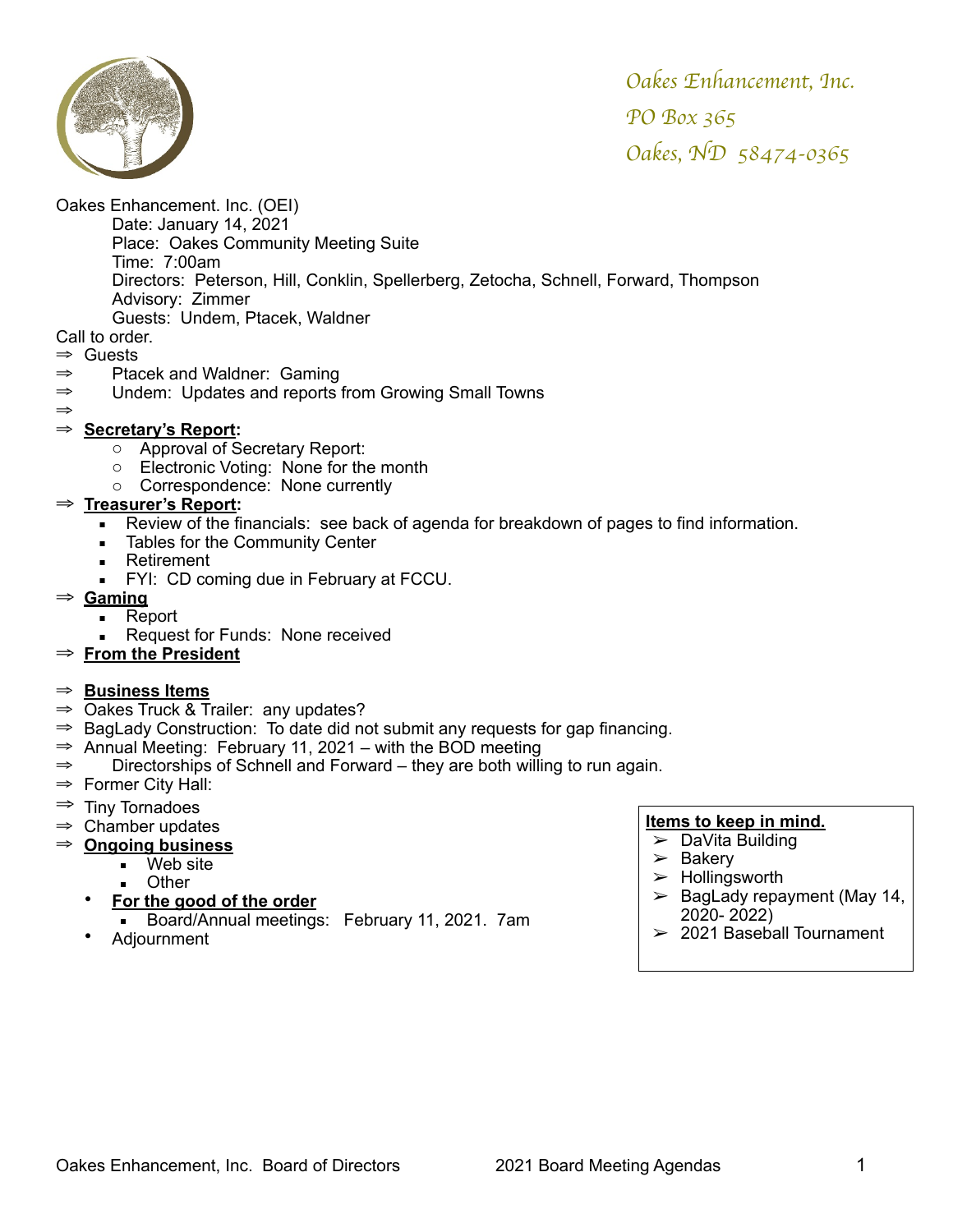

Oakes Enhancement. Inc. (OEI)

Date: January 14, 2021 Place: Oakes Community Meeting Suite Time: 7:00am Directors: Peterson, Hill, Conklin, Spellerberg, Zetocha, Schnell, Forward, Thompson Advisory: Zimmer Guests: Undem, Ptacek, Waldner

Call to order.

⇒ Guests

- ⇒ Ptacek and Waldner: Gaming
- ⇒ Undem: Updates and reports from Growing Small Towns
- ⇒

### ⇒ **Secretary's Report:**

- o Approval of Secretary Report:
- o Electronic Voting: None for the month
- o Correspondence: None currently

### ⇒ **Treasurer's Report:**

- Review of the financials: see back of agenda for breakdown of pages to find information.
- **EXEC** Tables for the Community Center
- **EXECUTE:** Retirement
- **FYI: CD coming due in February at FCCU.**
- ⇒ **Gaming**
	- Report
		- Request for Funds: None received
- ⇒ **From the President**

### ⇒ **Business Items**

- $\Rightarrow$  Oakes Truck & Trailer: any updates?
- ⇒ BagLady Construction: To date did not submit any requests for gap financing.
- $\Rightarrow$  Annual Meeting: February 11, 2021 with the BOD meeting
- ⇒ Directorships of Schnell and Forward they are both willing to run again.
- $\Rightarrow$  Former City Hall:
- ⇒ Tiny Tornadoes
- $\Rightarrow$  Chamber updates
- ⇒ **Ongoing business**
	- Web site
		- **Other**
	- **For the good of the order**
	- Board/Annual meetings: February 11, 2021. 7am
	- Adjournment

- ➢ DaVita Building
- $\geq$  Bakery
- $>$  Hollingsworth
- $\geq$  BagLady repayment (May 14, 2020- 2022)
- $>$  2021 Baseball Tournament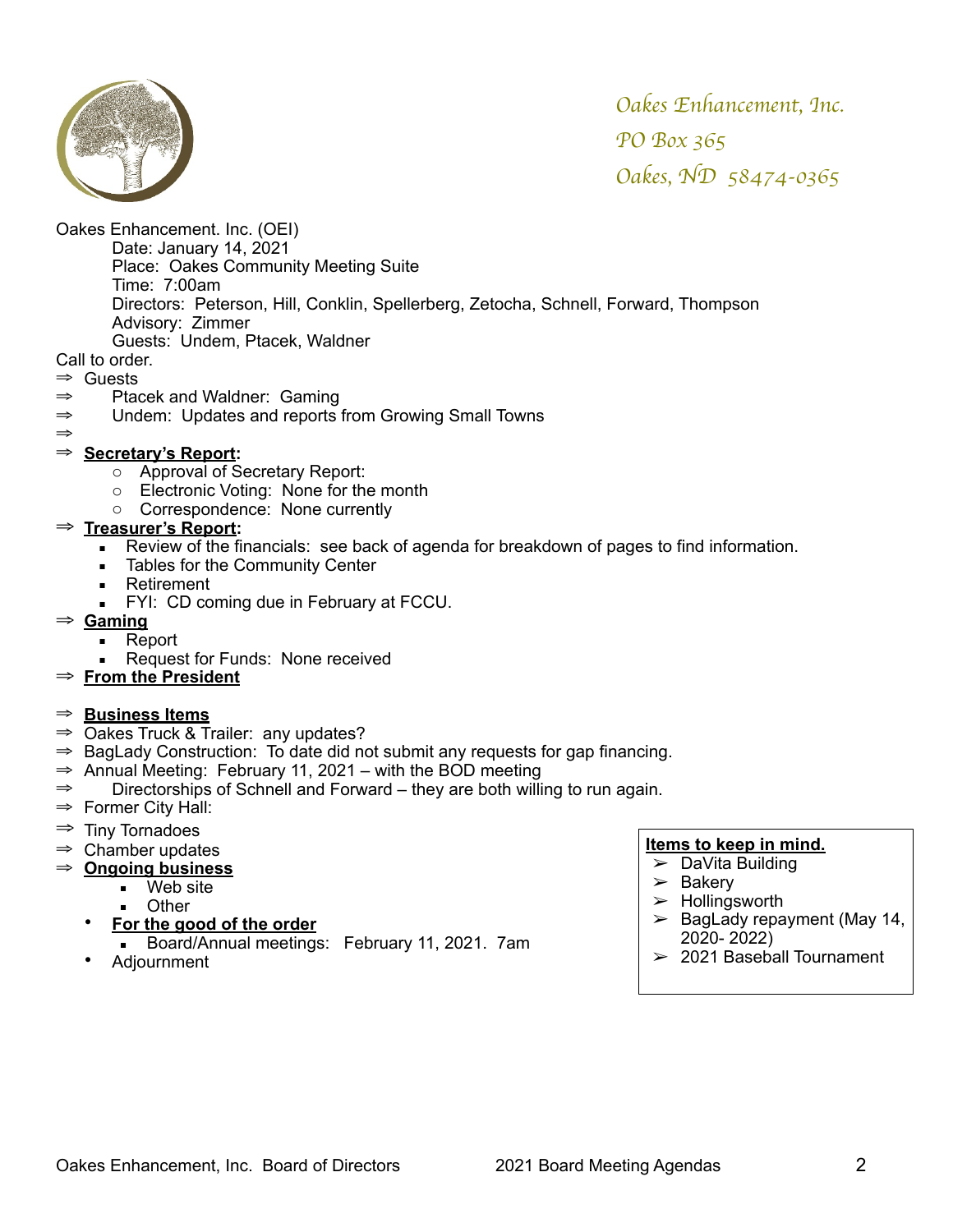

Oakes Enhancement, Inc, Date: February 11, 2021 Time: 7am – held directly following the annual m Place: Oakes Community Center Meeting Suite Attendance: Directors: Conklin, Hill, Zetocha, Peterson, Thompson, Quandt, Forward, Schnell, Advisory: Zimmer Guests: Undem

Call to order.

- ⇒ Guests
- ⇒ Undem
- ⇒ Zimmer

#### ⇒ **Secretary's Report:**

- o Approval of Secretary Report:
- o Electronic Voting: None for the month
- o Correspondence: None currently
- o FYI Former City Hall: I have set up the OtterTail Power bill to be even pay and an automatic withdrawal from the business checking account. Currently even pay will be \$193 per month.

### ⇒ **Treasurer's Report:**

- Review of the financials done by Ptacek at the annual meeting.
- **E** Housing Authority Loan status
- **FYI: CD coming due in February at FCCU.**
- **Employee salary**
- ⇒ **Gaming**
	- Report
	- **Request for Funds: Reference Zimmer**
- ⇒ **From the President**

#### ⇒ **Business Items**

- ⇒ Oakes Truck & Trailer: any updates?
- ⇒ BagLady Construction:
- ⇒ Former City Hall:
- ⇒ Tiny Tornadoes
- ⇒ Chamber updates
- ⇒ **Ongoing business**
	- Web site
		- **Other**
	- **For the good of the order**
		- **Election of officers for 2021**
		- Board/Annual meetings: March 11, 2021. 7am
	- Adjournment

- $\overline{\smash{\succ}}$  DaVita Building
- $\geq$  Bakery
- $>$  Hollingsworth
- $\geq$  BagLady repayment (May 14, 2020- 2022)
- $>$  2021 Baseball Tournament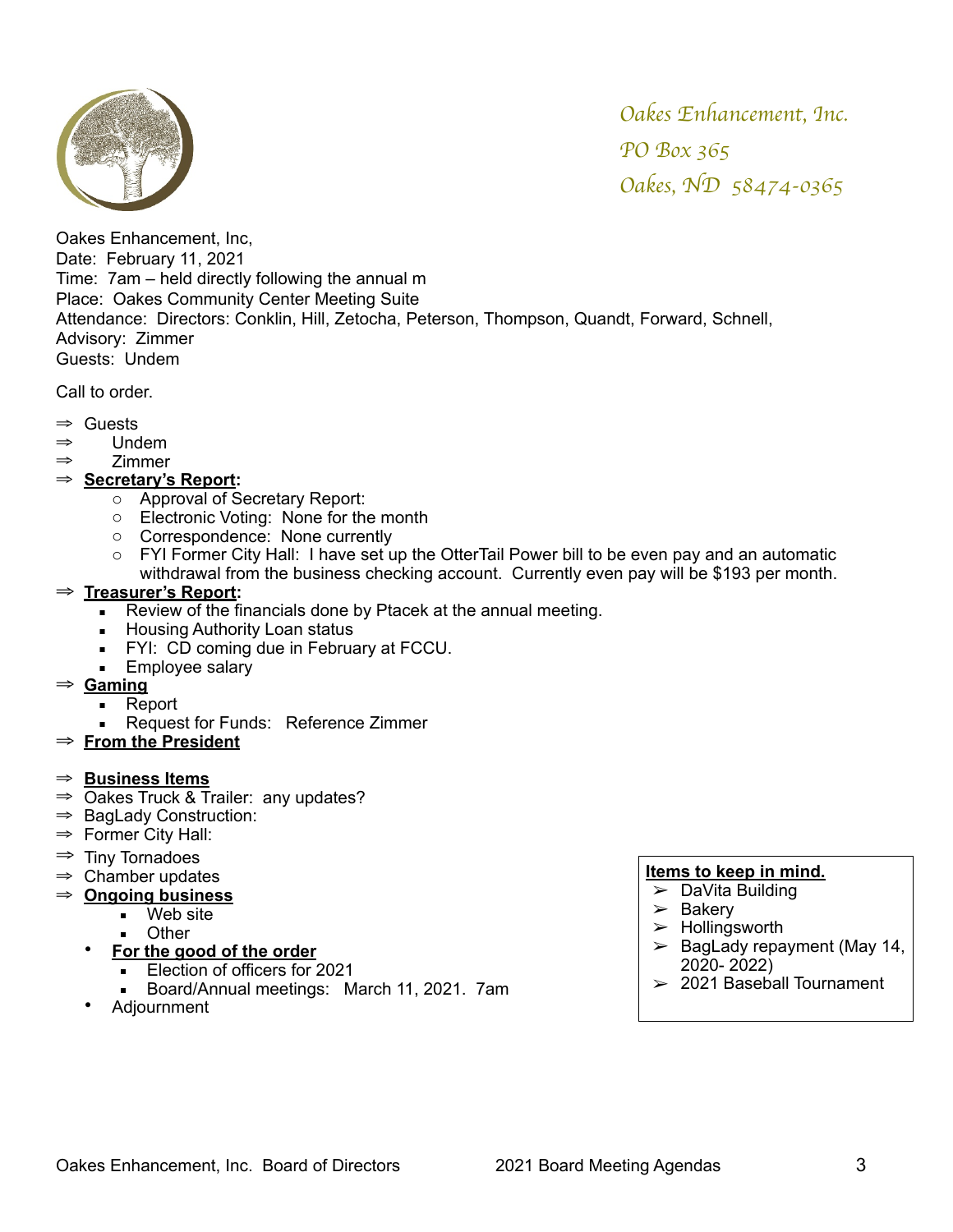

Oakes Enhancement, Inc, Date: March 11, 2021 Time: 7am – held directly following the annual m Place: Oakes Community Center Meeting Suite Attendance: Directors: Conklin, Hill, Zetocha, Peterson, Thompson, Quandt, Forward, Schnell, Advisory: Zimmer Guests: Undem

Call to order.

- ⇒ Guests
- ⇒ Undem
- ⇒ **Secretary's Report:**
	- o Approval of Secretary Report:
	- o Electronic Voting: None for the month
	- o Correspondence: None currently

### ⇒ **Treasurer's Report:**

- **E** Housing Authority Loan status
- ⇒ **Gaming**
	- Report
	- **EXECUTE:** Request for Funds: None currently
	- Update on the Sirens
- ⇒ **From the President**

### ⇒ **Business Items**

- ⇒ Gordon Brummund Proposal
- ⇒ Oakes Truck & Trailer: any updates?
- ⇒ BagLady Construction:
- ⇒ Former City Hall:
- $\Rightarrow$  Tiny Tornadoes
- $\Rightarrow$  Chamber updates
- ⇒ Cares Program
- ⇒ Irrigation Days
- ⇒ **Ongoing business**
	- Web site
		- Other
	- **For the good of the order**
		- Board meeting: April 8, 2021. 7am
	- Adjournment

- $\triangleright$  DaVita Building
- $\geq$  Bakery
- $\blacktriangleright$  Hollingsworth
- $\geq$  BagLady repayment (May 14, 2020- 2022)
- $>$  2021 Baseball Tournament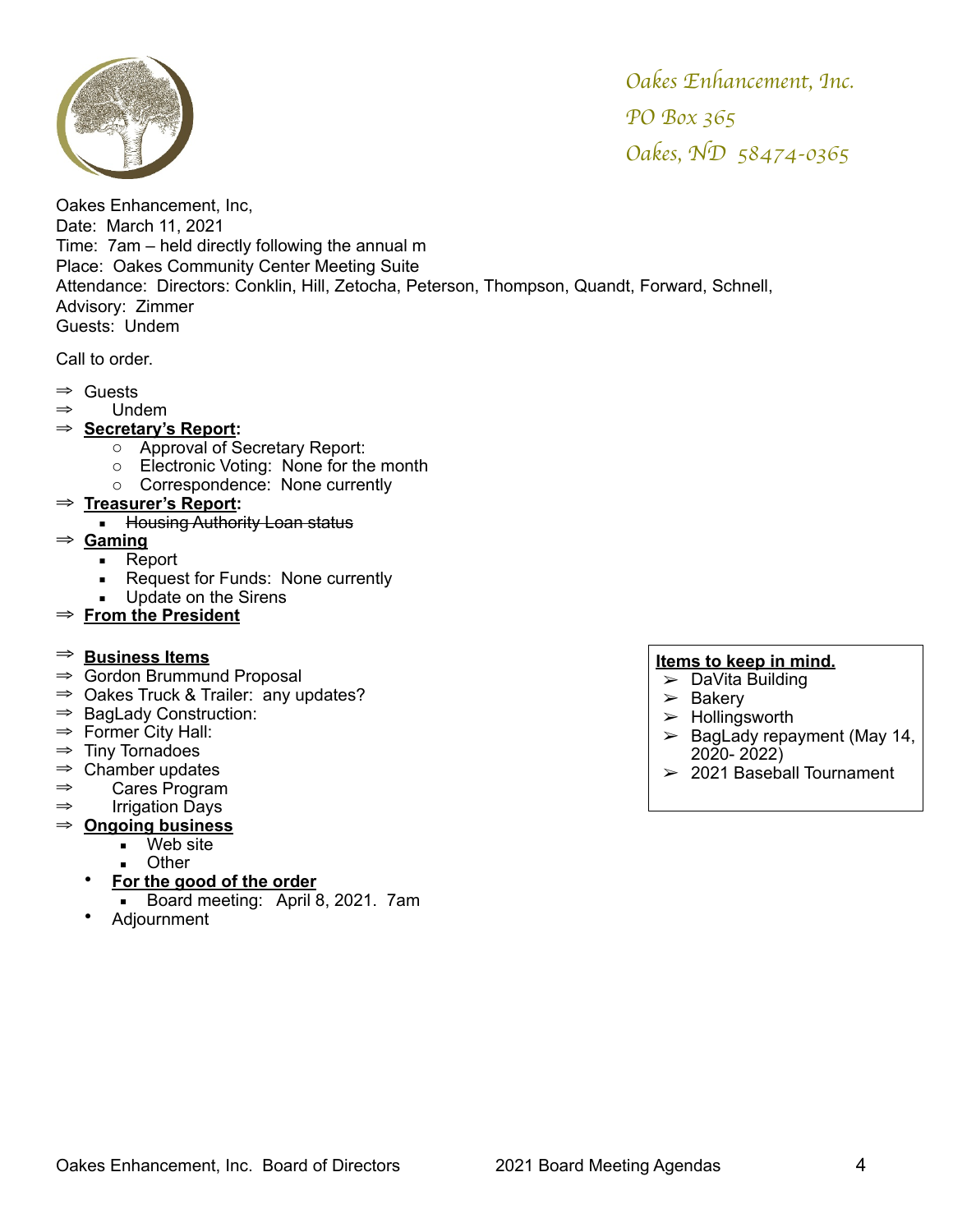

Oakes Enhancement, Inc, Date: April 8, 2021 Time: 7am Place: Oakes Community Center Meeting Suite Attendance: Directors: Conklin, Hill, Zetocha, Peterson, Thompson, Quandt, Forward, Schnell, Advisory: Zimmer, Hoff, Undem Guests: Patricia Bergh (Good Sam), Shawn Ulmer (or Gary Schnell for Ulmer)

Call to order.

- ⇒ Guests/Advisory
- ⇒ Bergh
- ⇒ Ulmer/Schnell
- ⇒ Undem
- ⇒ Report
- ⇒ Updated application documents

### ⇒ **Secretary's Report:**

- o Approval of Secretary Report:
- o Electronic Voting:
- o Correspondence:

### ⇒ **Treasurer's Report:**

- Approval of Financial report
- Other
- ⇒ **Gaming**
	- Report
	- **EXECUTE:** Request for Funds:
	- Oakes Area Chamber of Commerce
	- **■** Update on the Sirens

### ⇒ **From the President**

- **EXECUTE:** Helgerson proposal
- Rath
	- **■** Schumacker
	- CHI.

### ⇒ **Business Items**

- ⇒ Gordon Brummund Proposal
- ⇒ Oakes Truck & Trailer: any updates?
- ⇒ BagLady Construction:
- ⇒ Former City Hall:
- $\Rightarrow$  Tiny Tornadoes
- $\Rightarrow$  Chamber updates
- $\Rightarrow$  Cares Program
- ⇒ Irrigation Days
- ⇒ **Ongoing business**
	- Web site
	- Other
	- **For the good of the order**
	- Board meeting: May 13, 2021. 7am
	- Adjournment

- $\triangleright$  DaVita Building
- $\geq$  Bakery
- $\blacktriangleright$  Hollingsworth
- $\blacktriangleright$  BagLady repayment (May 14, 2020- 2022)
- $>$  2021 Baseball Tournament
- ➢ **Vculek Lease** needed in December.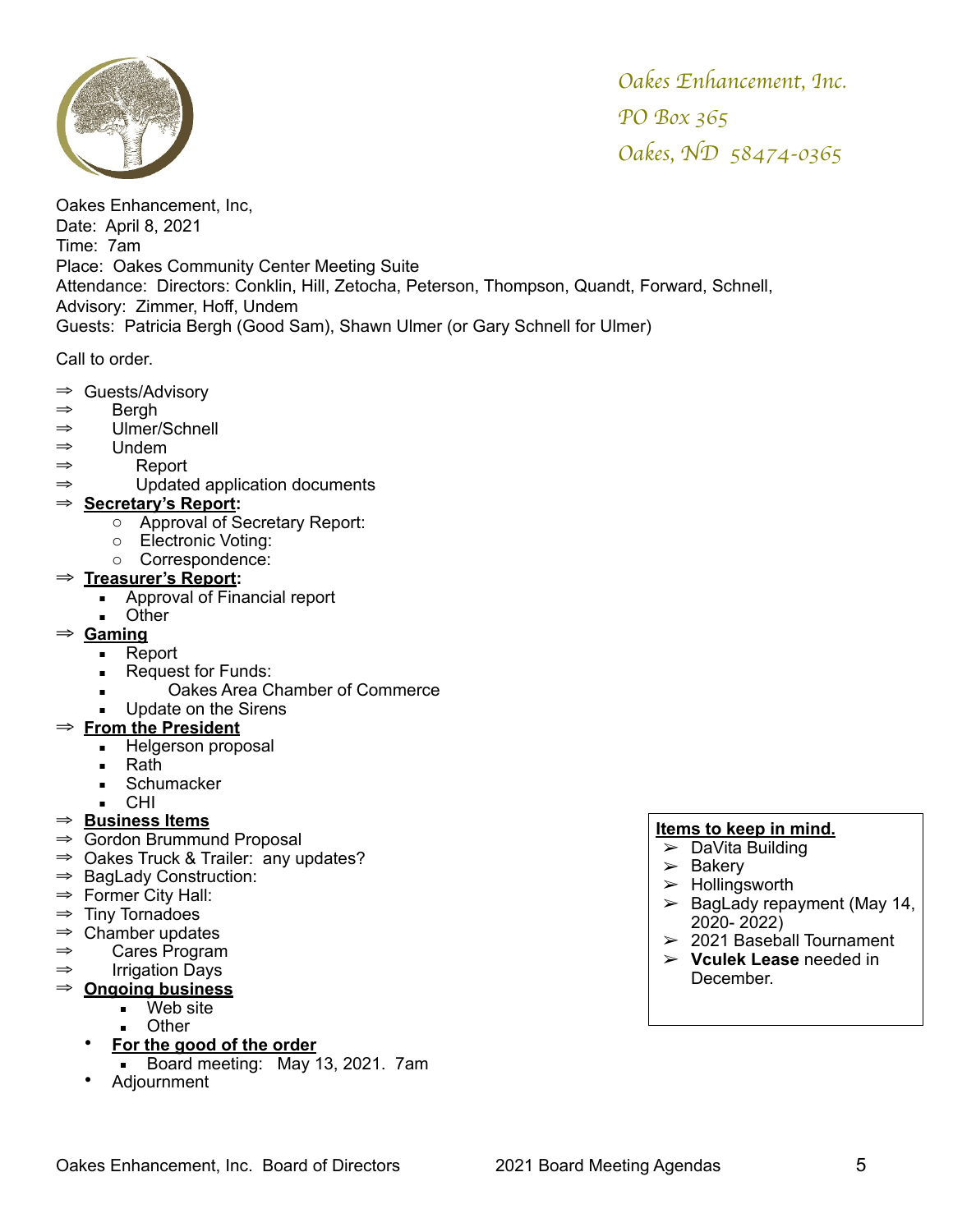

Oakes Enhancement, Inc, Date: May 13, 2021 Time: 7am Place: Oakes Community Center Meeting Suite Attendance: Directors: Conklin, Hill, Zetocha, Peterson, Thompson, Quandt, Forward, Schnell, Advisory: Hoff, Undem Guests: **Matt O'Brien**

Call to order.

### Guests/Advisory

### ⇒ **Matt O'Brien and Conklin**

- ⇒ Undem
- ⇒ Property listing contact
- ⇒ ⇒

# ⇒ **Secretary's Report:**

- o Approval of Secretary Report:
- o Electronic Voting:
- o Correspondence:
- ⇒ **Treasurer's Report:** 
	- **Exercise 1** Approval of Financial report
	- **CD at FCCU**
		- Other
- ⇒ **Gaming**
	- Report
	- Adding machines at the Last Shot
	- Request for Funds:
	- **Dickey County Fair**
	- **Dickey County Relay for Life**
	- **Update on the Sirens**

# ⇒ **From the President**

- Rath: **Optometrist**
- Schumacker: **Laundromat**
- **Dental Building**
- **Former City Hall Building**
- **Fire Department Building**

# ⇒ **Business Items**

- Gordon Brummund Proposal
- Oakes Truck & Trailer: any updates?
- BagLady Construction:
- CHI: Any updates
- Parking Lot behind the Beaver: updates?
- Tiny Tornadoes<br>• Chamber undat
- Chamber updates<br>• Employment issu
- **Employment issues**

### ⇒ **Ongoing business**

- Other
- **For the good of the order**
	- **Board meeting: June 10, 2021. 7am**
- Adjournment

- $\triangleright$  DaVita Building
- $\geq$  Bakery
- $\blacktriangleright$  Hollingsworth
- $\geq$  BagLady repayment (May 14, 2020- 2022)
- $>$  2021 Baseball Tournament
- ➢ **Vculek Lease** needed in December.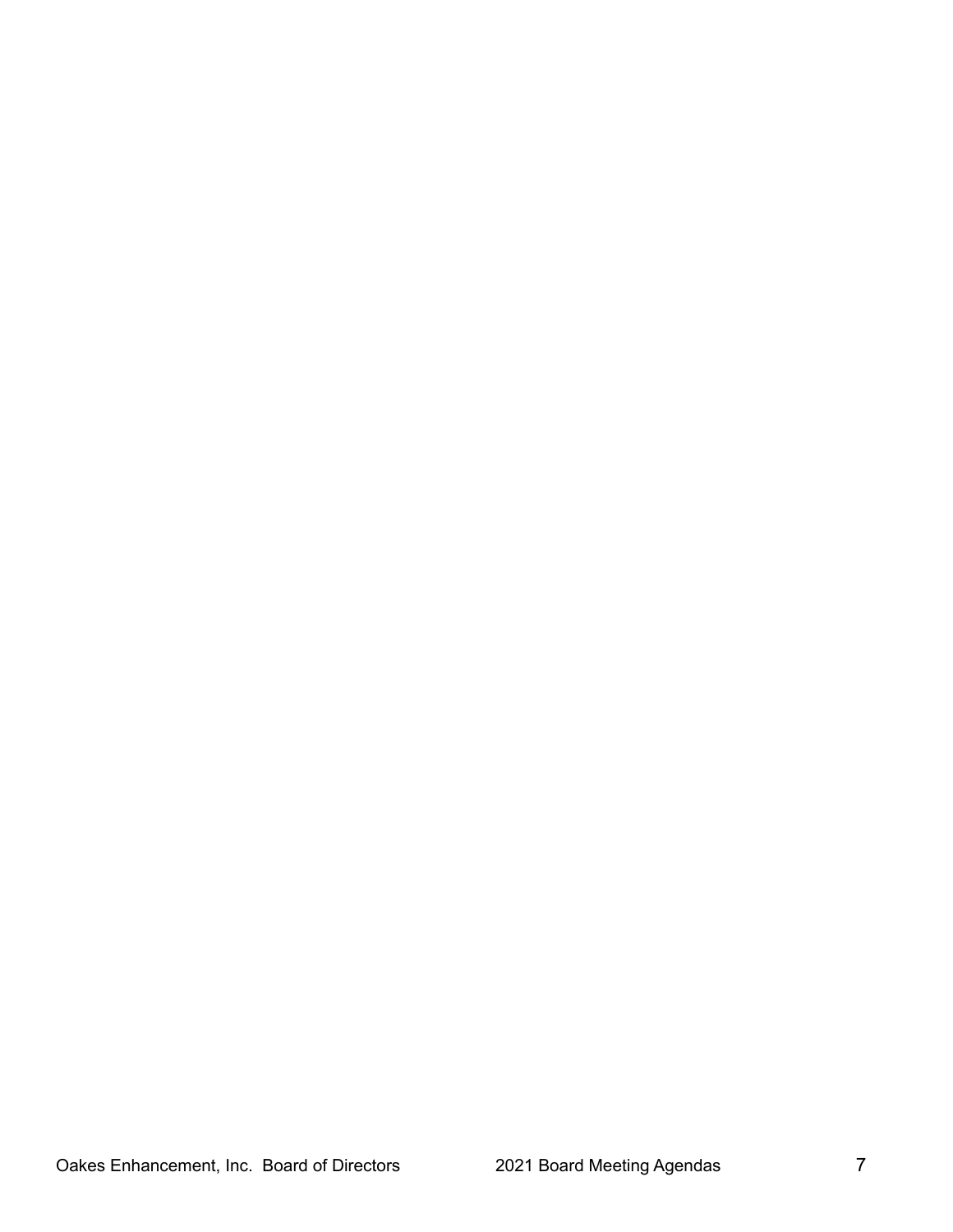

Oakes Enhancement, Inc, Date: June 10, 2021 Time: 7am Place: Oakes Community Center Meeting Suite Attendance: Directors: Conklin, Hill, Zetocha, Peterson, Thompson, Quandt, Forward, Schnell, Advisory: Hoff, Undem Guests: Robert Hernandez-Waite – DBA AHR Construction

Call to order.

- Guests/Advisory
- ⇒ Robert Hernandez-Waite DBA AHR Construction
- $\Rightarrow$  Undem: Might not be in attendance.

### ⇒ **Secretary's Report:**

- o Approval of Secretary Report:
- o Electronic Voting:
- o Correspondence
- o Letter from Water Board scanned and sent to Julie Vculek.
- o Thank yous from Bear Creek Roughriders and Oakes Area Chamber of Commerce
- o Turf Thank you from the kids at school.

### ⇒ **Treasurer's Report:**

- **EXEC** Approval of Financial report
- CD at FCCU: Just let it roll over to another 12 months.
- Other

### ⇒ **Gaming**

- Report: available if all bills are in
- Adding machines at the Last Shot
- Request for Funds:
- Update on the Sirens
- ⇒ **From the President**
	- **Rath:**
	- **E** Schumacker: Laundromat
	- Dental Building
	- **Former City Hall Building**
	- **Fire Department Building**
	- Updates on School Resource Officer
- ⇒ **Business Items**
	- Gordon Brummund Proposal
	- Oakes Truck & Trailer: any updates?
	- BagLady Construction:
	- CHI: Any updates
	- Parking Lot behind the Beaver: updates?
	- Tiny Tornadoes
	- Chamber updates
	- Employment issues

# ⇒ **Ongoing business**

**D**ther

Oakes Enhancement, Inc. Board of Directors 2021 Board Meeting Agendas 8

- $\triangleright$  DaVita Building
- $\geq$  Bakery
- $\triangleright$  Hollingsworth
- $\geq$  BagLady repayment (May 14, 2020- 2022)
- $\geq$  2021 Baseball Tournament
- ➢ **Vculek Lease** needed in December.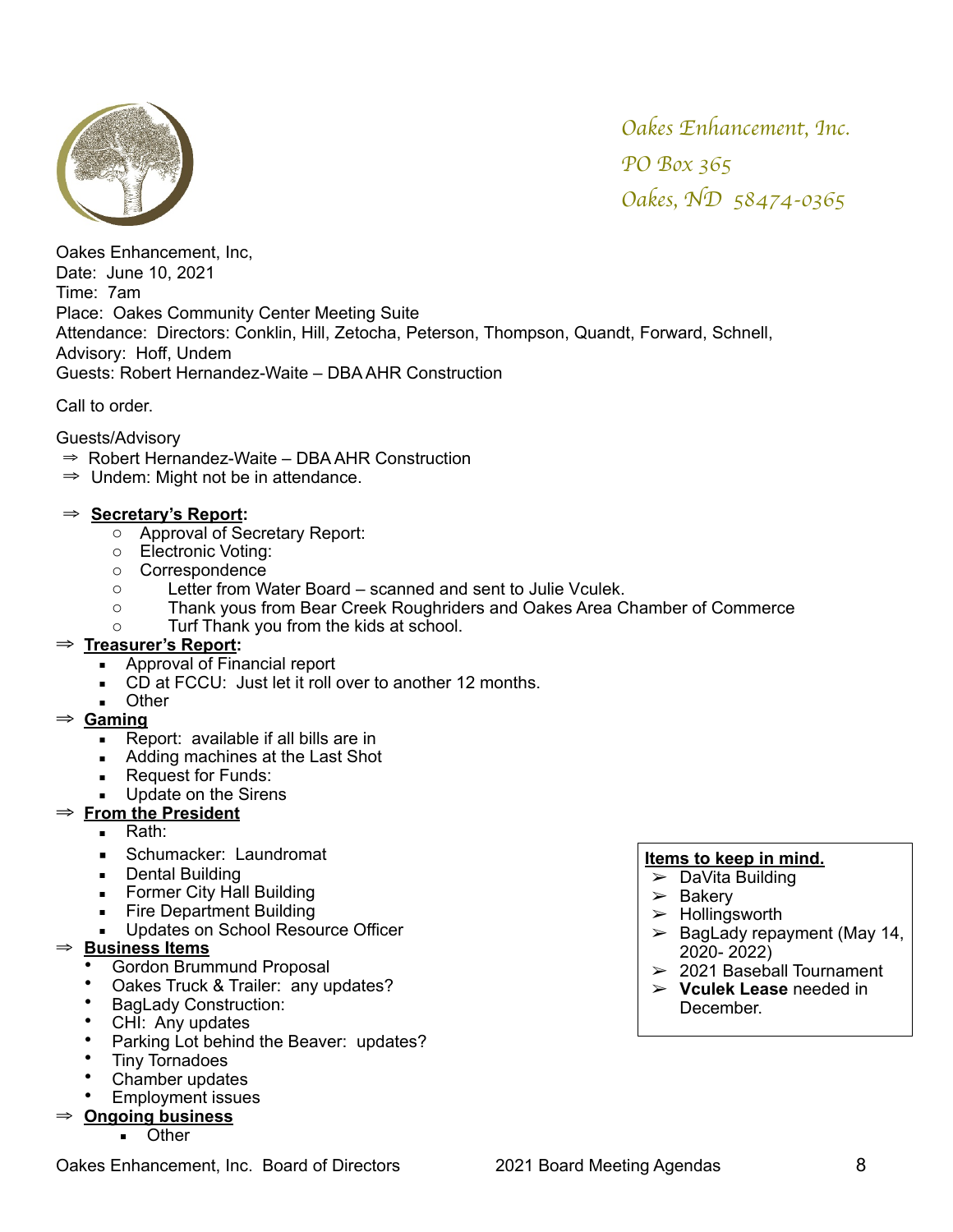### • **For the good of the order**

- **Thank you to all who came to the school for the photo at the Grand Turf Opening.**
- **Board meeting: July 8, 2021. 7am**
- • Adjournment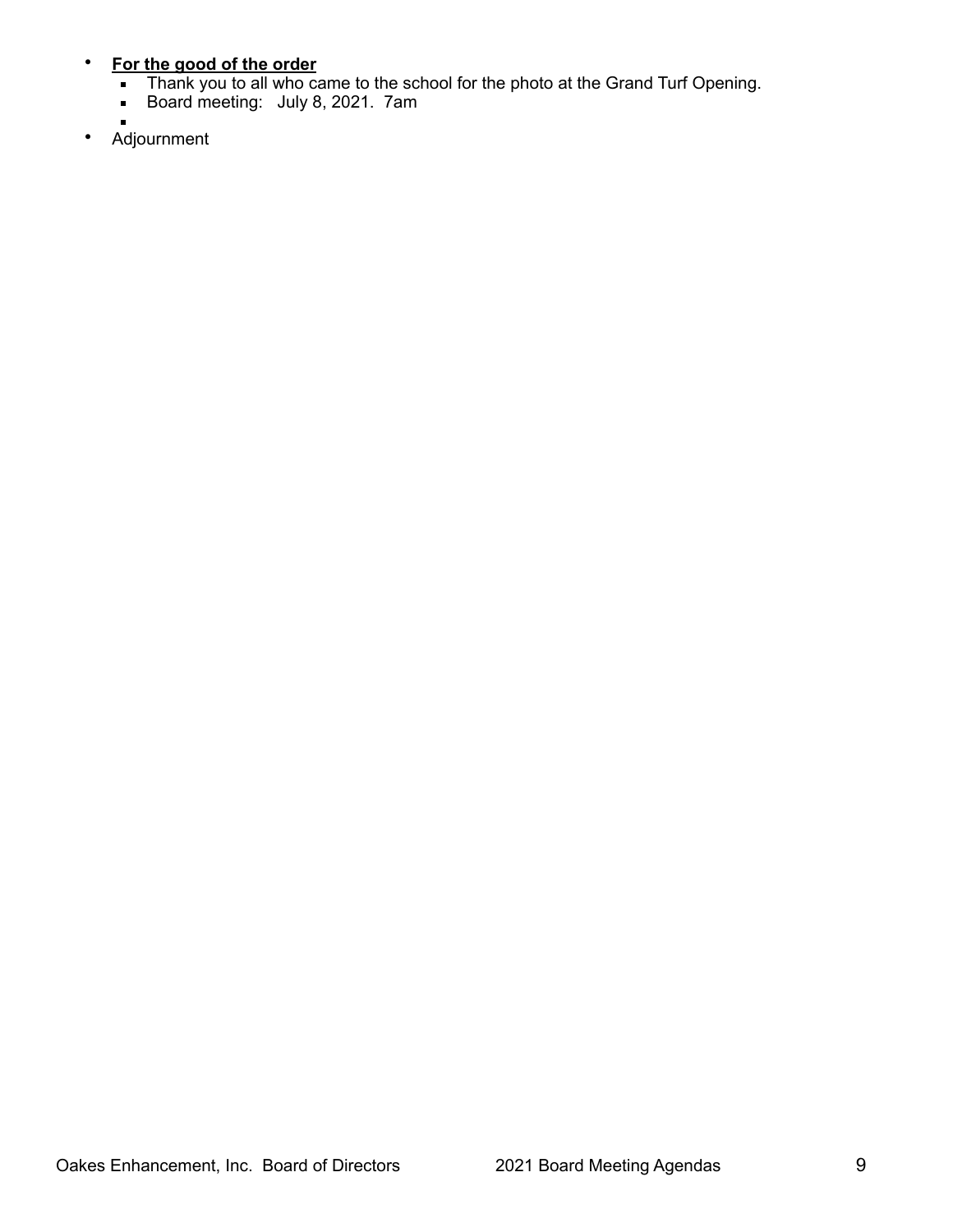

Oakes Enhancement, Inc, Date: July 8, 2021 Time: 7am Place: Oakes Community Center Meeting Suite Attendance: Directors: Hill, Zetocha, Peterson, Thompson, Quandt, Forward, Schnell, Advisory: Hoff, Undem, O'Brien Guests:

Call to order.

# Guests/Advisory

- $\Rightarrow$  Undem: Pages 5 and 6
- ⇒ Bicycle tour through Oakes: campsites
- ⇒ Website updates

# ⇒ **Secretary's Report:**

- o Approval of Secretary Report: pages 3 and 4
- o **Electronic Voting:** text vote: AHR Construction to issue the grant funds as the paperwork application was turned in.
- o Motion passed to release the \$10,000 grant to AHR Construction and use the CD coming due in July at Starion's the pledged CD Secured Loan
- o **Electronic voting** for Fireworks funding: \$1000 from Gaming Trust
- o **Electronic voting** for Memorial for Art Conklin: flowers and from the gaming trust \$200 for the school memorial project
- o Correspondence
- o Thank you from Dickey County Fair Board and complementary tickets to Fair Events

#### $\Omega$

# ⇒ **Treasurer's Report:**

- Approval of Financial report: pages 7 16
- New signature cards

Correction notice: In the financials a grant for \$10,000 was listed for 510 Main –should be and has been changed to AHR Construction.

 $\blacksquare$  CD at Starion – reinvest for 5 years – as the CD secured loan for AHR construction -- do you want to take the overage and put in the OEI Savings account?

# ■ Other

- ⇒ **Gaming**
	- Report:
	- Adding machines at the Last Shot: Recommendations from Roberts: page 17
	- Request for Funds:
		- Premium sale at the Dickey County Fair (Saturday, July 10, 2021 5pm): page 20

# ⇒ **Business items**

- Rath:
- Dental Building
- **Former City Hall Building**
- **Exercise Department Building**
- Oakes Truck & Trailer: any updates?
- BagLady Construction: Funds received
- Parking Lot behind the Beaver: updates
- Tiny Tornadoes: pages 18 & 19
- Chamber updates
- Employment issues

Oakes Enhancement, Inc. Board of Directors 2021 Board Meeting Agendas 10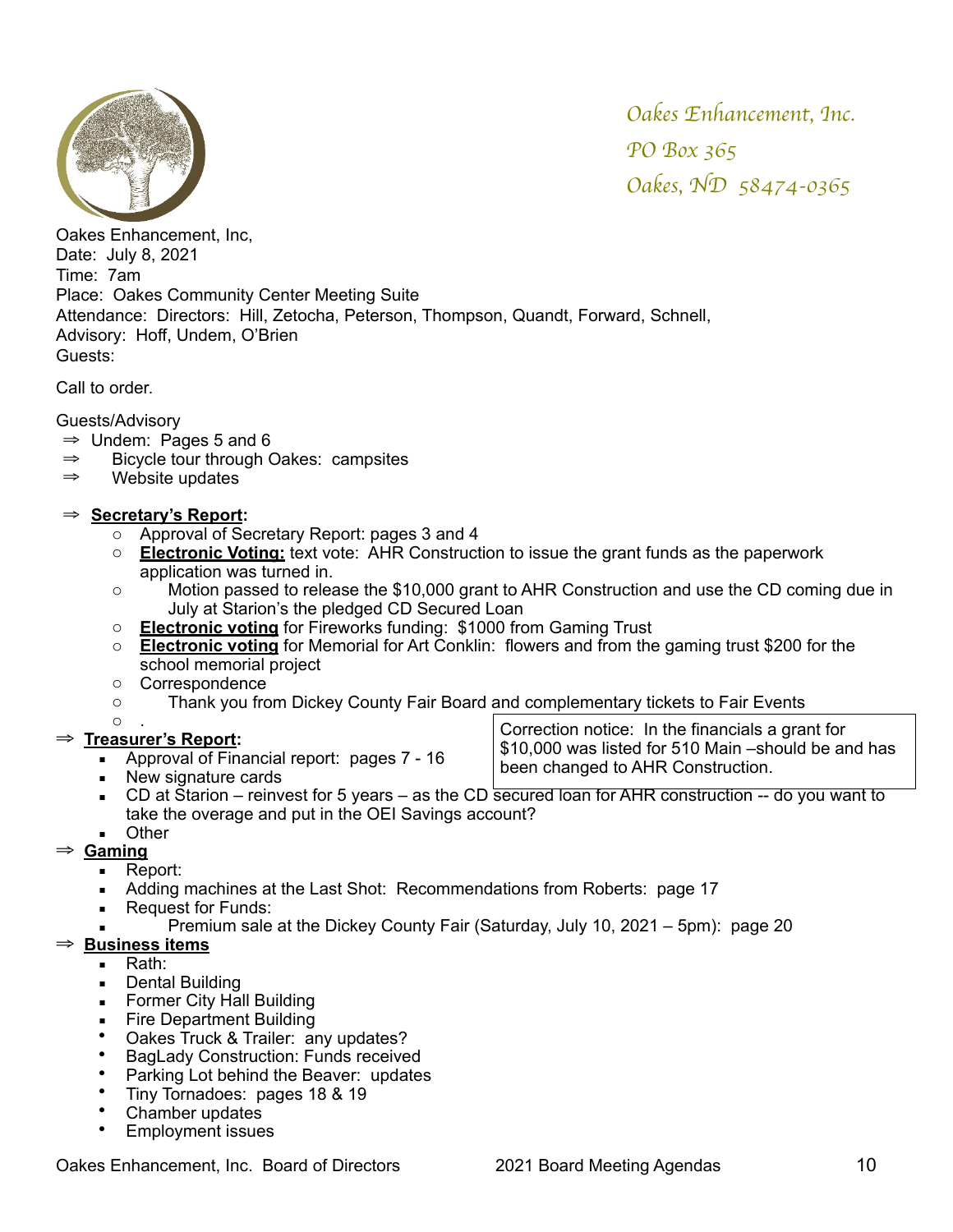# ⇒ **Ongoing business**

■ Other

### • **For the good of the order**

- **.** Thank you to all who attended the funeral for Art Conklin.
- **Thank you for the responses to electronic/text voting.**
- **EXECT:** Rural Resource Roundtable: July 29, 2021 (Thursday)
- ELECTION OF Vice President/ President
- **Board meeting: August 12, 2021. 7am**
- ▪
- Adjournment

- $\triangleright$  DaVita Building
	- $\geq$  Bakery
- $>$  Hollingsworth
- $>$  2021 Baseball Tournament
- ➢ **Vculek Lease** needed in December.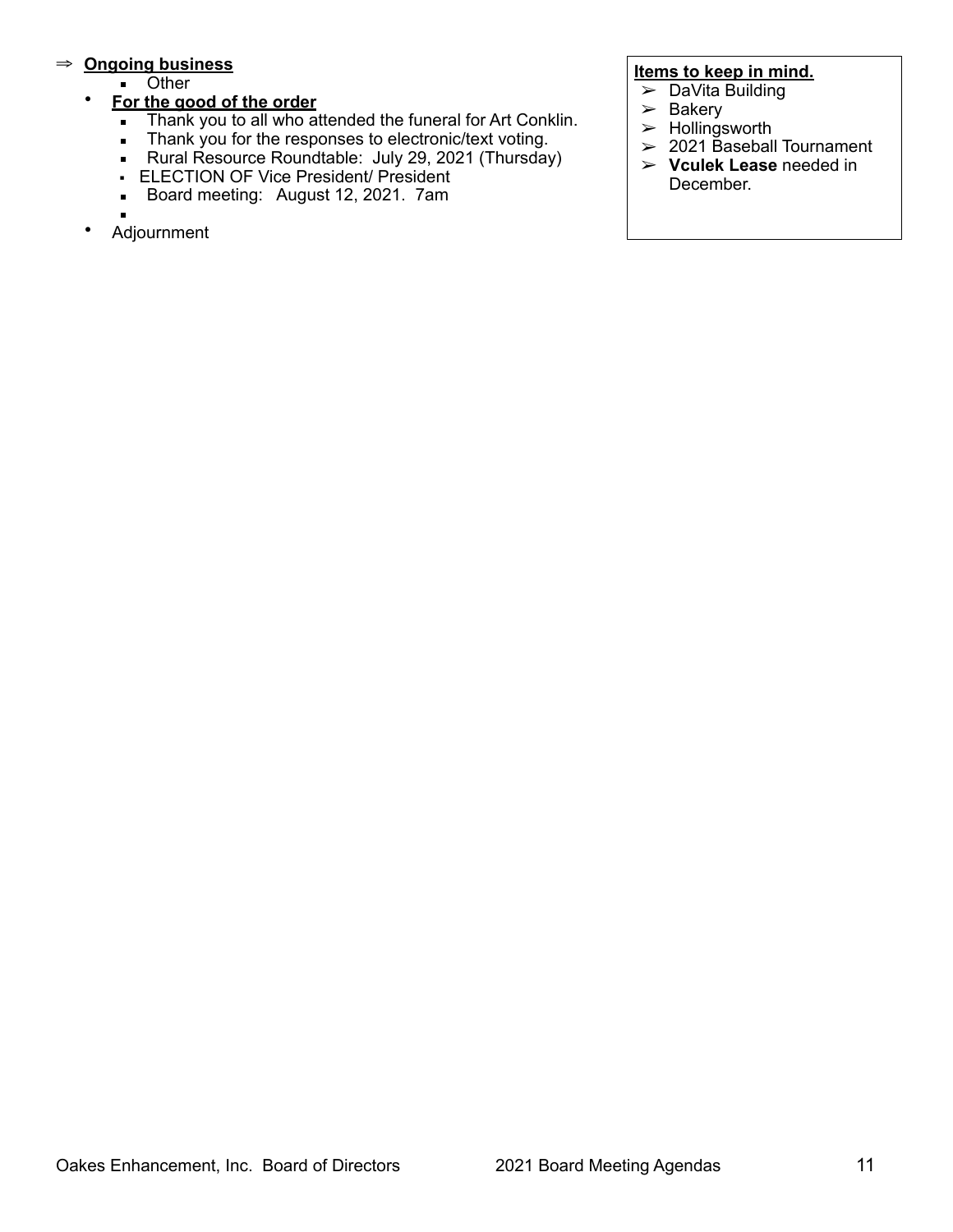

Oakes Enhancement, Inc, Date: August 12, 2021 Time: 7am Place: Oakes Community Center Meeting Suite Attendance: Directors: Hill, Zetocha, Peterson, Thompson, Quandt, Forward, Schnell, Advisory: Hoff, Undem, O'Brien Guests: G. Wiek, Bagley, Seyer, Bollinger

Call to order. Guests/Advisory

- ⇒ **G. Wiek**
- ⇒ **Bagley**
- ⇒ **Seyer**
- ⇒ **Bollinger**
- ⇒ Undem:
- ⇒

### ⇒ **Secretary's Report:**

- o Approval of Secretary Report:
- o Electronic Voting: None at this time
- o Correspondence: None at this time
- o

#### ⇒ **Treasurer's Report:**

- Approval of Financial report:
- **EXECT** Interest buydown for Gabrielles Better Half and Great Frontier Meats
- CD at Starion Status as part of AHR Construction CD Secured Loan
- CD at FCCU
- Release of BUMP funds for Growing Small Towns
- ⇒ **Gaming**
	- Report:
	- Cash Bank
	- Rent with new machines
	- Request for Funds:
		- Active Arts Club, Inc. / Oakes Public School

### ⇒ **Business items**

- Voting on guest proposals
	- o Wiek
	- o Bagley
	- o Seyer
	- o Bollinger
- Tiny Tornadoes updates
- Chamber updates

# ⇒ **Ongoing business to discuss if necessary**

- Rath:
- Dental Building
- **EXECT:** Former City Hall Building
- **Exercise Department Building**
- Oakes Truck & Trailer: any updates?
- Parking Lot behind the Beaver: updates
- Employment issues
- •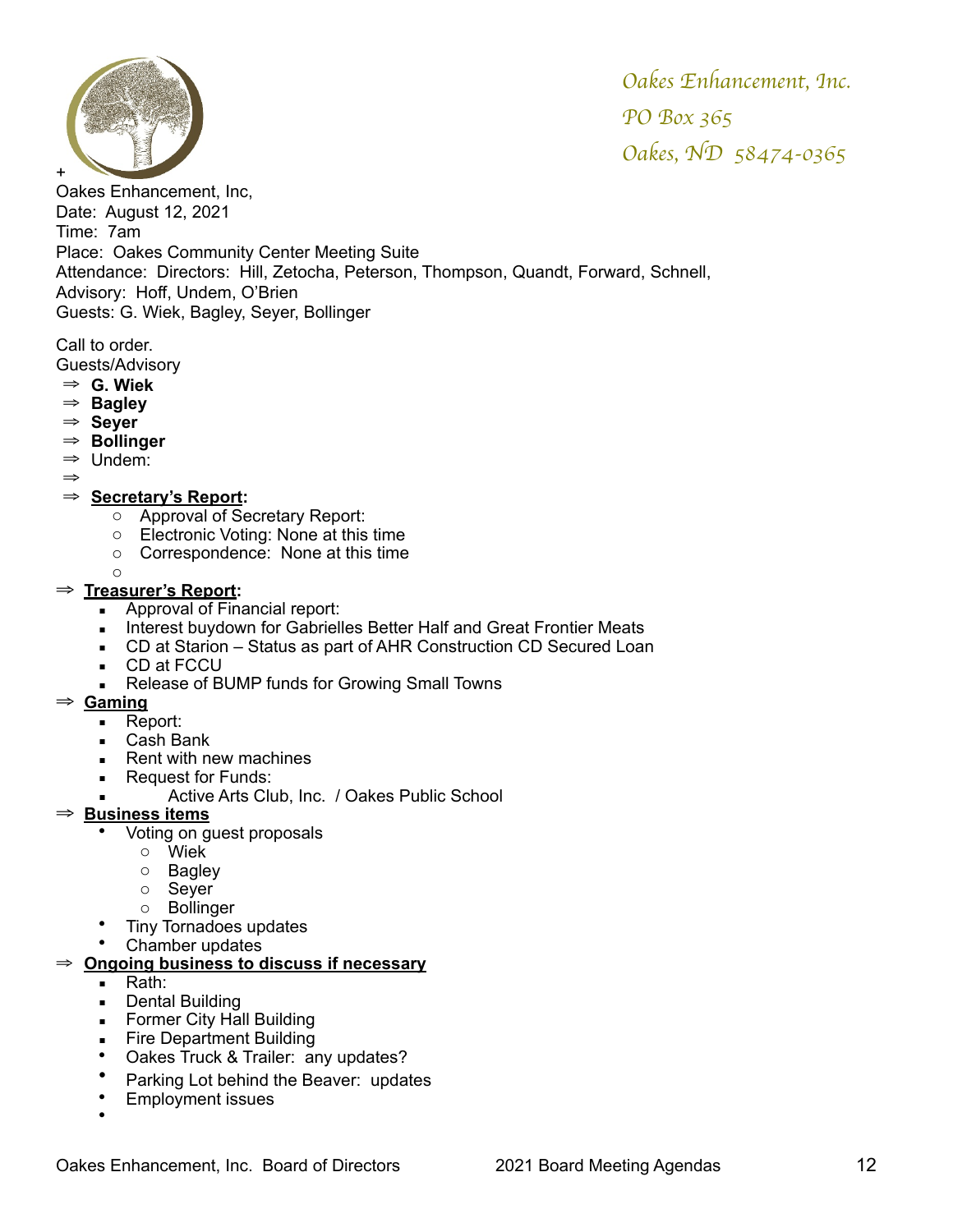# • **For the good of the order**

- **ELECTION OF Vice President/ President**
- **Board meeting: September 9, 2021. 7am**
- ▪
- Adjournment

#### **Items to keep in mind.**

- $\blacktriangleright$  DaVita Building
- $\geq$  Bakery
- $>$  Hollingsworth
- $>$  2021 Baseball Tournament
- ➢ **Vculek Lease** needed in December.
- ➢

Contents:

- **Bundle #1**: Agenda, minutes, FCCU CD, Growing Small Towns BUMP, Funding Request, Tiny Tornado update
- **Bundle #2:** Financial Pages
- **Bundle #3:** Gaming Report
- **Bundle #4**: Wiek
- **Bundle #5**: Seyer

**Bundle #6**: B & B Gardens: Invoice from Leola: \$35,903.50 and from Britton: \$19,168.27 (they are hard to read from the copy.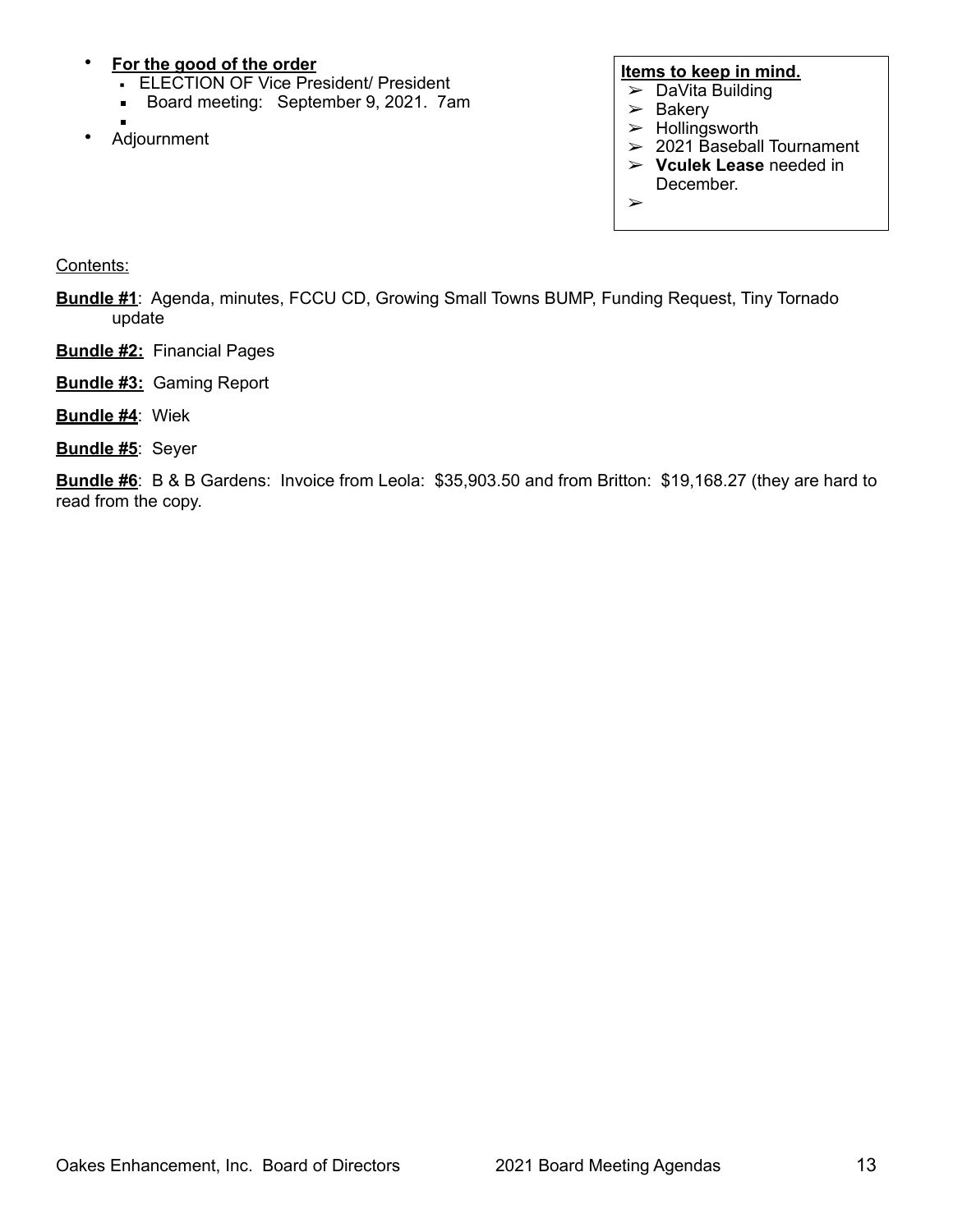

Oakes Enhancement, Inc, Date: September 9, 2021 Time: 7am Place: Oakes Community Center Meeting Suite Attendance: Directors: Hill, Zetocha, Peterson, Thompson, Quandt, Forward, Schnell, Advisory: Hoff, Undem, N O'Brien Guests: Dale Jensen, Cindy Bagley

Call to order. Guests/Advisory

- ⇒ **Dale Jensen**
- ⇒ **Cindy Bagley**
- ⇒ Undem:
- ⇒

### ⇒ **Secretary's Report:**

- o Approval of Secretary Report: pages 3-4
- o Electronic Voting:
- o Additional \$2000 for the gaming cash bank passed via electronic voting.
- o Correspondence: Thank you from the Conklin Family
- o

### ⇒ **Treasurer's Report:**

- Approval of Financial report: pages 5-21
- **Example 3** Friends of Fine Arts and Academics: membership: page 24
- CD at Starion Status as part of AHR Construction CD Secured Loan
- CD at FCCU
- 6 mo: .15% --- 12 mo: .20% -- 12 mo add a buck: .20% -- 24 mo: .30%
- Reworking the check signing process
- Oakes Truck and Trailer release of funds pages 22-23

### ⇒ **Gaming**

- Report: separate sheets
- **EXECUTE:** Insurance still working on this
- Request for Funds: None at this time

# ▪ <sup>⇒</sup> **Business items**

- Voting on guest proposals
- Jensen
- Tiny Tornadoes updates
- Chamber updates
- ⇒ **Ongoing business to discuss if necessary**
	- Rath:
	- Dental Building
	- **EXECT:** Former City Hall Building
	- **Exercise Department Building**
	- Parking Lot behind the Beaver: updates
	- Employment issues
	- •
	- **For the good of the order**
		- **Board member positions: on hold**
		- **Board meeting: October 7, 2021. 7am one week early** ▪

# **Items to keep in mind.**

- $\triangleright$  DaVita Building
- $\geq$  Bakery
- $\triangleright$  Hollingsworth
- $\geq 2021$  Baseball Tournament
- ➢ **Vculek Lease** needed in December.

➢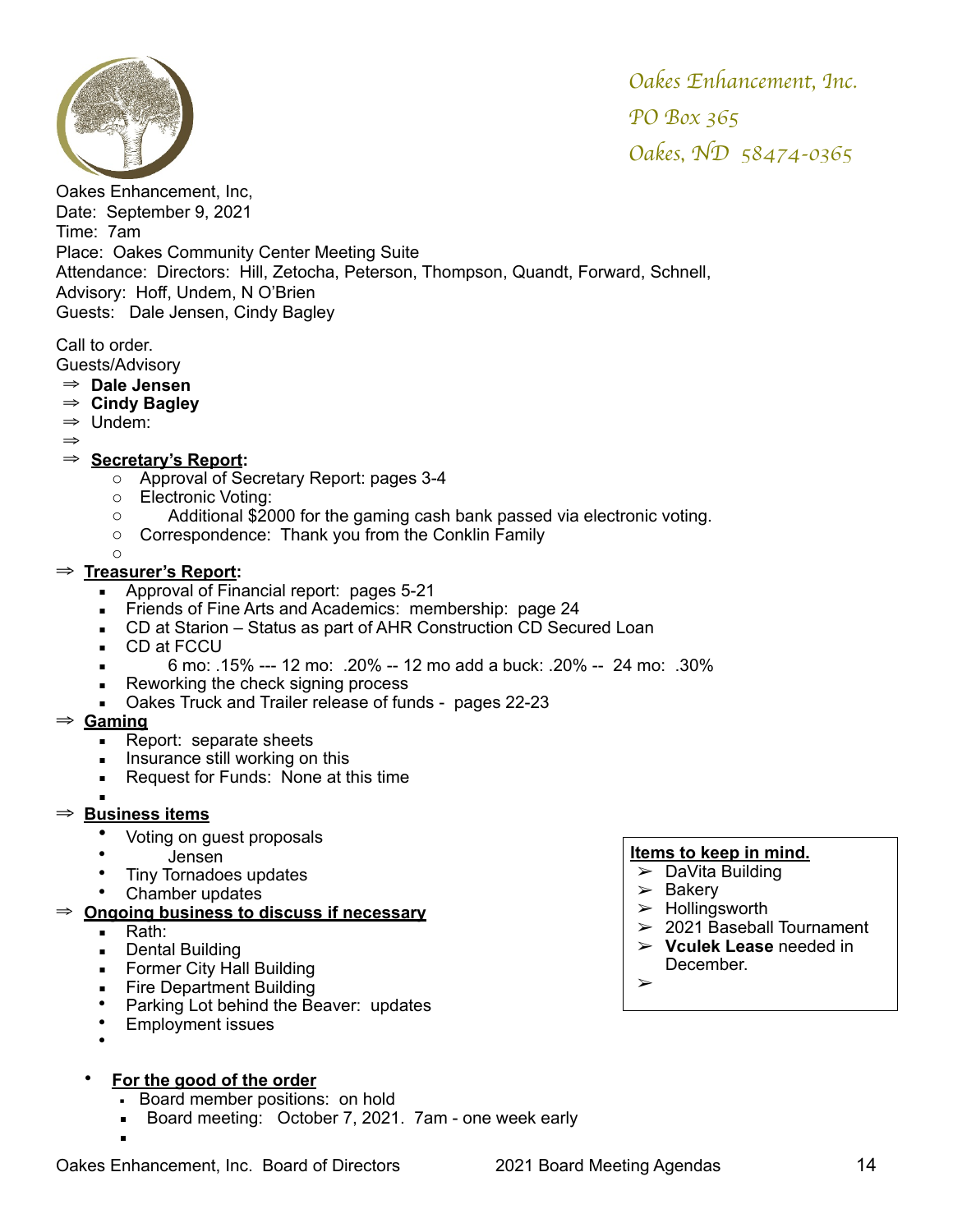• Adjournment

Contents:

- **Pages 1-2: Agenda**
- **Pages 3-2: Minutes of August**
- **Pages 5-6: Balance Sheet**
- **Pages 7-8: Balance Sheet Comparison**
- **Page 9: Profit Loss for August**
- **Page 10: Profit and Loss Comparison**
- **Page 11-12: Profit and Loss Detail**
- **Page 13: Business checking deposits**
- **Page 14: Business checking checks**
- **Pages 15-16: Gaming deposit**
- **Pages 17-18: gaming Check detail**
- **Page 19: Charitable Trust Check detail**
- **Page 20: Statement of Cash Flow**
- **Page 21: Monthly summary**
- **Pages 22-23: Oakes Truck and Trailer**
- **Page 24: Friends of Fine Arts and Academics membership investment**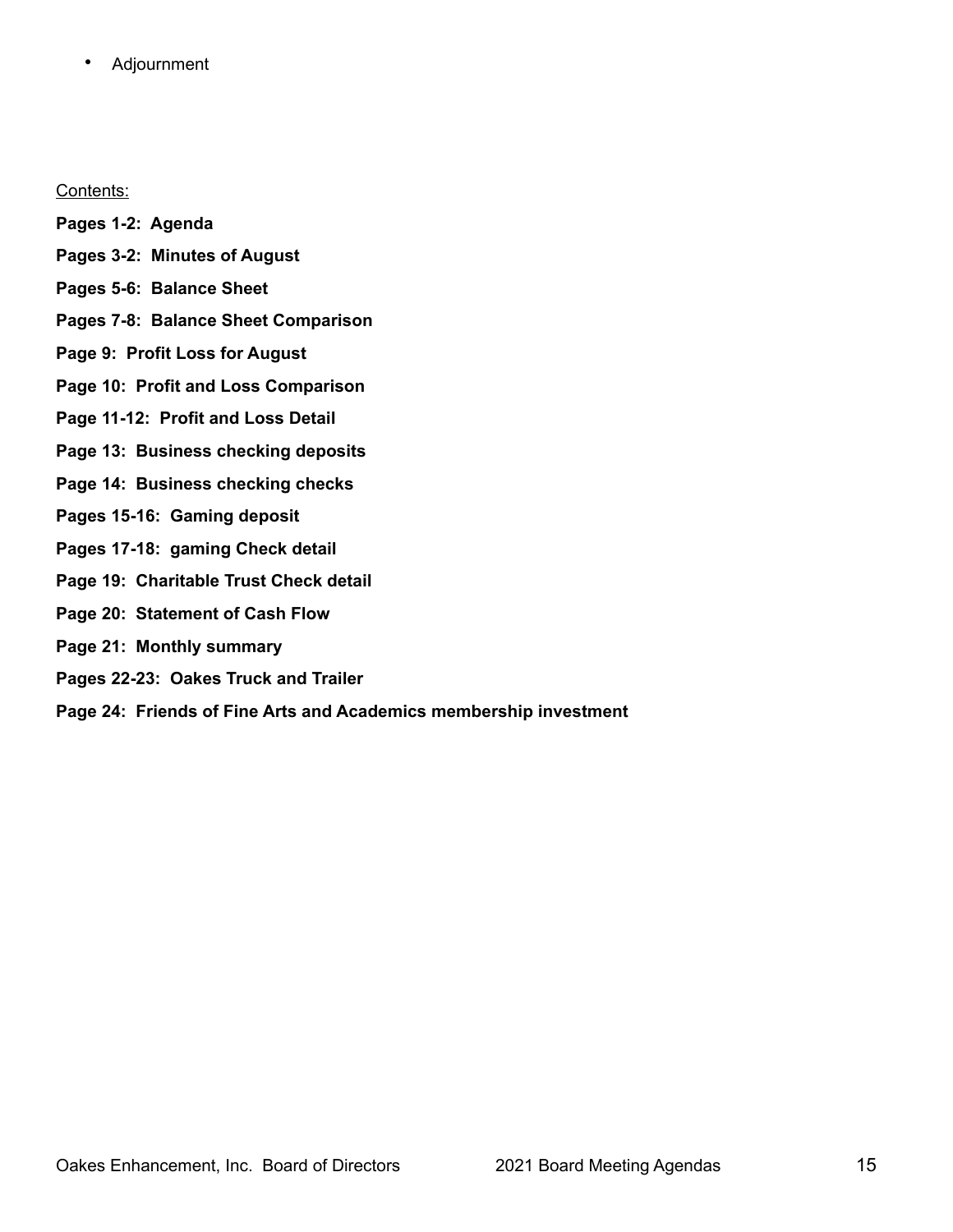

Oakes Enhancement, Inc, Date: October 7, 2021 Time: 7am Place: Oakes Community Center Meeting Suite Attendance: Directors: Hill, Zetocha, Peterson, Thompson, Quandt, Forward, Schnell, Advisory: Hoff, Undem, N O'Brien Guests: Jeremy Sitzler (Oakes Fire Department), Buck Cotter

Call to order.

- Guests/Advisory ⇒ **Jeremy Sitzler**
- ⇒ **Buck Cotter**
- ⇒ Undem:
- ⇒ **Secretary's Report:**
	- o Approval of Secretary Report:
	- o Electronic Voting:
	- o CD at Starion invest for 25 months
	- o Lease for back garage at Former City Hall note upgrades done by Hill
	- o Correspondence:
	- o Letter from OHS for supporting activities

### ⇒ **Treasurer's Report:**

- **EXECUTE:** Approval of Financial report:
- **Otter Tail Power Billing at Former City Hall: Page 14**
- **BUMP: KDDR: pages 15-17**
- Vculek land lease:
- CD activity

### ⇒ **Gaming**

- Report:
- **EXECUTE:** Insurance still working on this
- Request for Funds: See letter from the OHS: Pages 18-19

### ⇒ **Business items**

- Voting on guest proposals
- Tiny Tornadoes updates
- Chamber updates

### ⇒ **Ongoing business to discuss if necessary**

- CD at Starion Status as part of AHR Construction CD Secured Loan
- Rath business
- **•** Former City Hall Building
- Parking Lot behind the Beaver: updates
- Employment issues

### • **For the good of the order**

- **Board member positions: on hold**
- **Board meeting: November 11, 2021. 7am**
- ▪
- Adjournment

- $\blacktriangleright$  DaVita Building
- $\geq$  Bakery
- $>$  Hollingsworth
- $>$  2021 Baseball Tournament
- ➢ **Vculek Lease** needed in December.
- ➢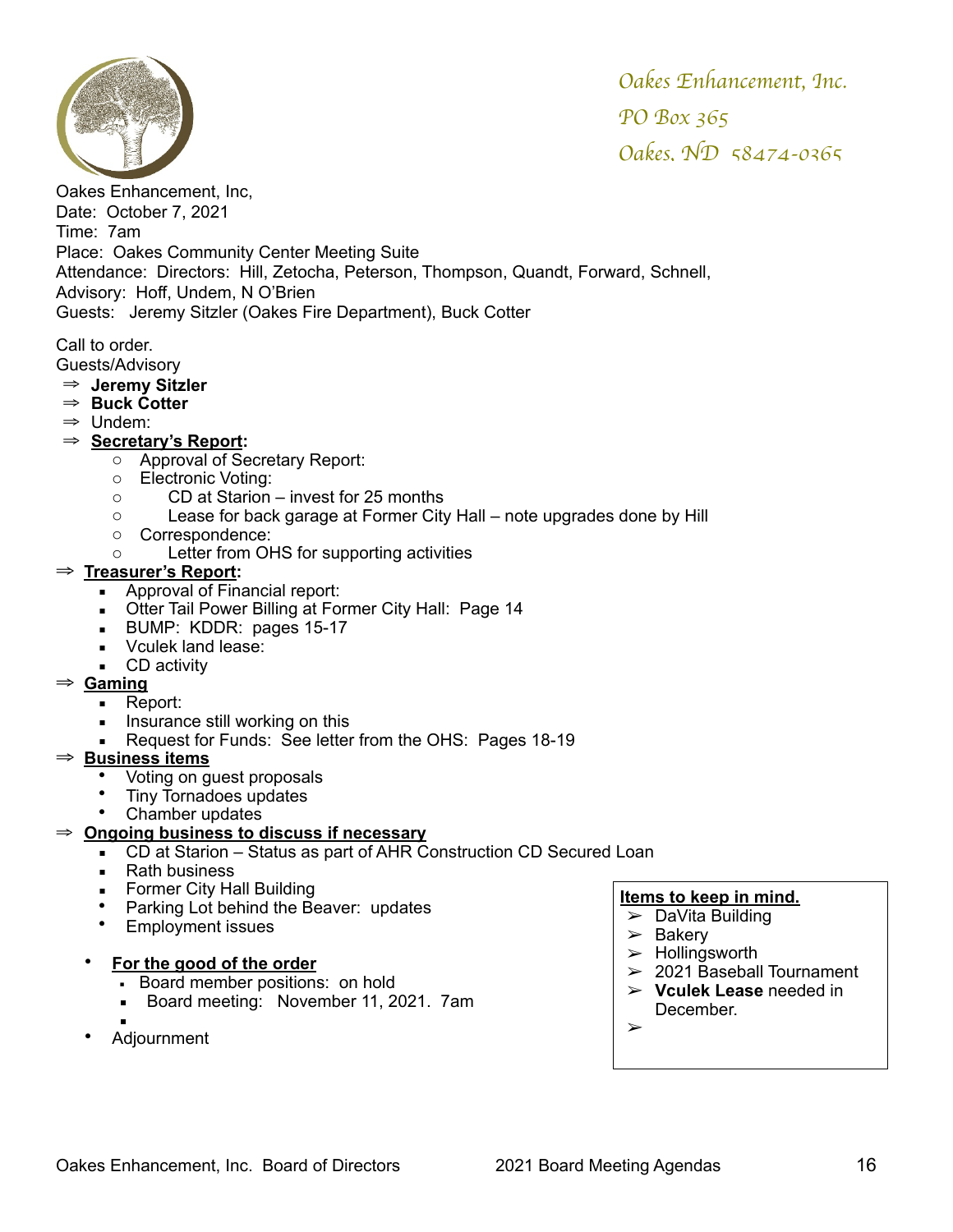#### Contents:

- **Page 1: Agenda -- table of contents separate so you can refer to the correct pages**
- **Pages 2-3: Minutes of September**
- **Pages 4-5: Balance Sheet**
- **Pages 6-7: Balance Sheet Comparison**
- **Page 8: Profit Loss for September**
- **Page 9: Business Checking- checks and deposits**
- **Page 10: Gaming deposit detail**
- **Page 11: Gaming Check Detail**
- **Page 12: Charitable Trust Check Detail**
- **Page 13: Statement of Cash Flow for September**
- **Page 14: Otter Tail Power**
- **Pages 15-17: KDDR BUMP Interior**
- **Pages 18-19: School sponsorship request**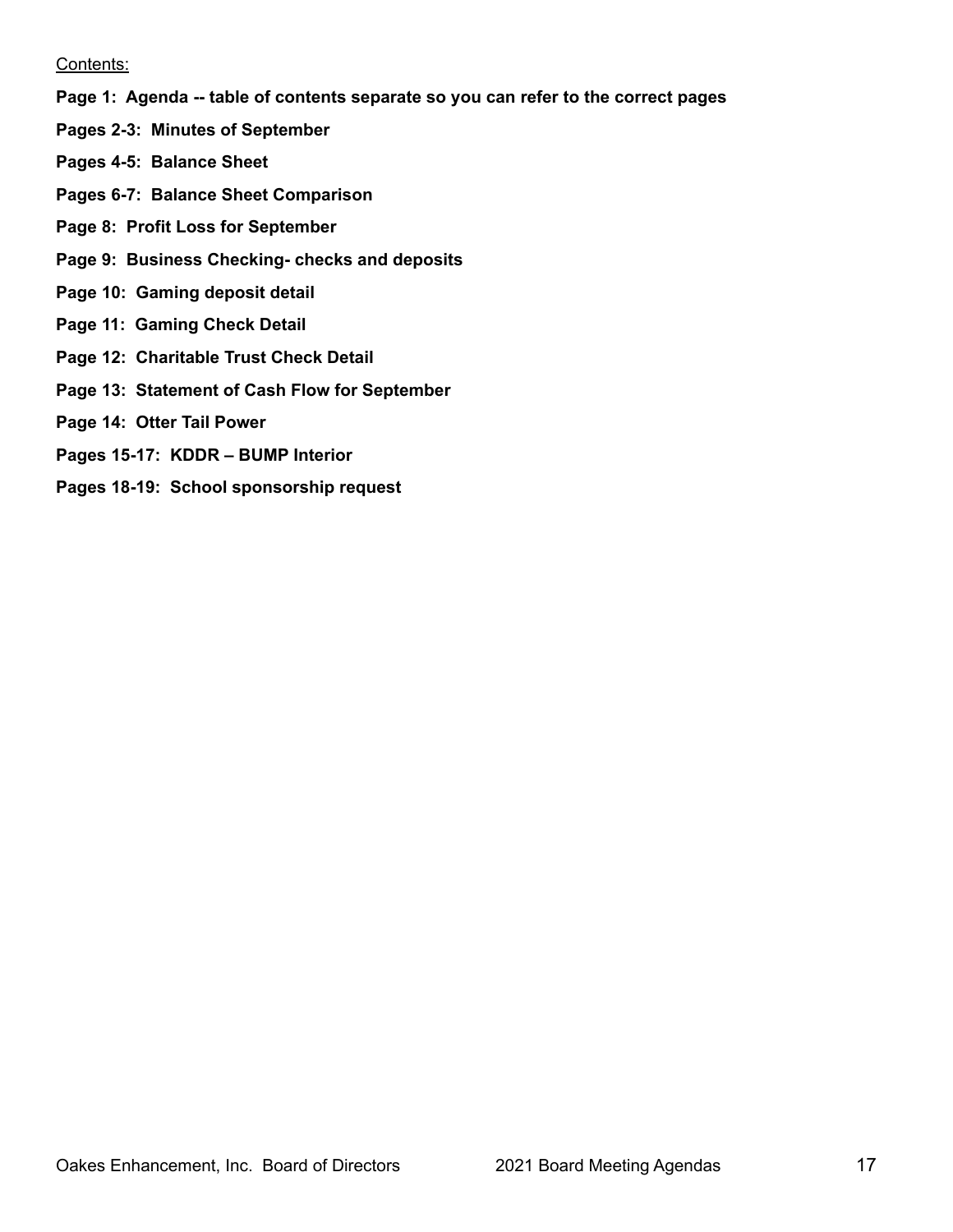

Oakes Enhancement, Inc, Date: November 11, 2021 Time: 7am Place: Oakes Community Center Meeting Suite Attendance: Directors: Hill, Zetocha, Peterson, Thompson, Quandt, Forward, Schnell, Advisory: Hoff, Undem, N O'Brien Guests:

Call to order.

Guests/Advisory

- ⇒ Undem:
	- BEK Network proposal

### ⇒ **Secretary's Report:**

- o Approval of Secretary Report:
- o Electronic Voting:
- o Correspondence:
- o Membership investment from the Oakes Area Chamber of Commerce
- o USDA Dickey County FSA Office: Ballot

### ⇒ **Treasurer's Report:**

- Approval of Financial report:
- **■** Voting on BEK Network Proposal
- Voting on Oakes Area Chamber of Commerce Membership Investment

# ⇒ **Gaming**

- Report:
- **EXED** Insurance: any updates on how cash banks are handled with other gaming operations
- **Request for Funds:**

# ⇒ **Business items**

- Financing discussion concerning Oakes Fire Department
- Hill: BUMP discussion for KDDR
- Vculek land lease due in December
- Tiny Tornadoes updates
- Chamber updates

# ⇒ **Ongoing business to discuss if necessary**

- CD at Starion Status as part of AHR Construction CD Secured Loan
- ▪
- **For the good of the order**
	- **Board member positions: on hold**
	- **Board meeting: December 9, 2021. 7am**
	- ▪
- Adjournment

### **Items to keep in mind.**

- ➢ DaVita Building
- $\geq$  Bakery
- $>$  Hollingsworth
- $\triangleright$  Rath Business
- $\triangleright$  Parking Lot behind Beaver
- $\triangleright$  Former City Hall Building

Contents: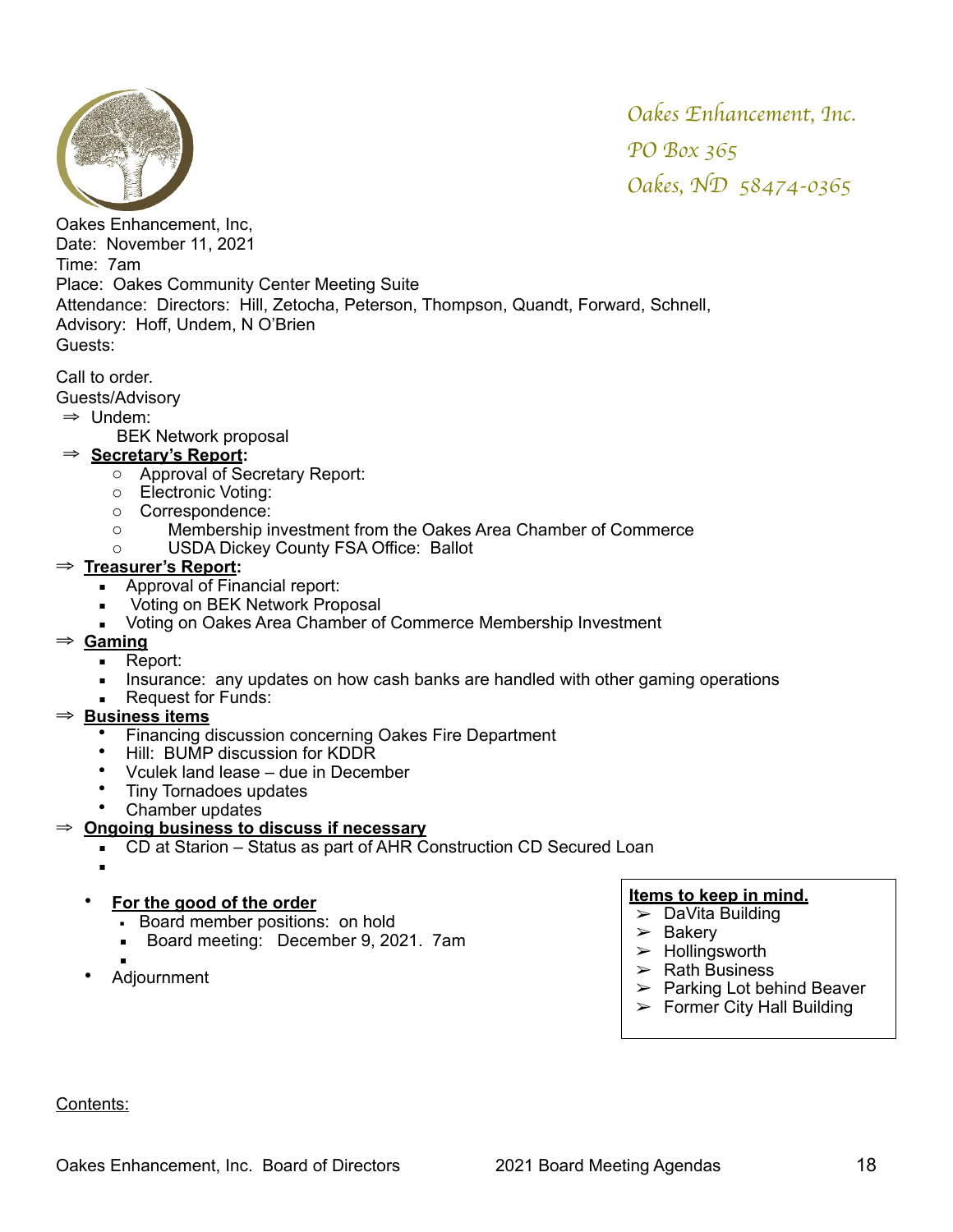**Page 1: Agenda Page 2: Table of contents Page 3-4: Minutes of October Page 5: Profit and Loss Comparison Sheet Pages 6-7: Balance Sheet Pages 8-9: Balance Sheet Comparison Page 10: Business Checking- checks and deposits Page 11: Gaming checking and Trust Detail Page 12: Oakes Area Chamber of Commerce Membership Investment Pages 13-15: Gaming Report Pages 16-19: BEK Proposal**